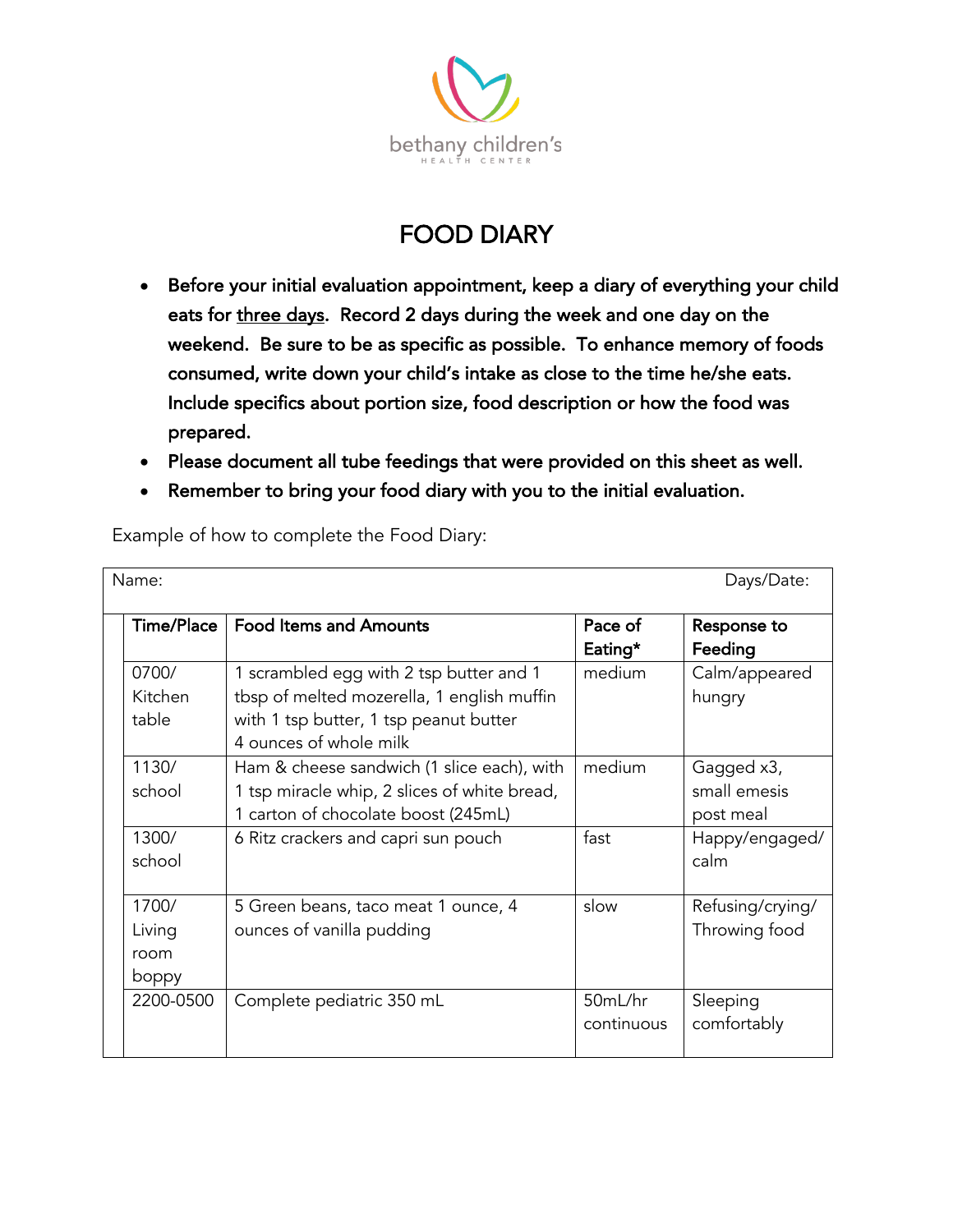

bethany children's<br>\*For Pace of Eating, utilize the following terms: Slow (30 min or longer/extended time chewing\* and between bites, etc), Medium (15-30 minutes to complete meal/mild distractibility throughout, etc), Fast (less than 15 min mealtime) OR put rate of tube feeding.

| Name:<br>Day/Date: |                                                      |                          |                        |  |
|--------------------|------------------------------------------------------|--------------------------|------------------------|--|
| Food Intake Log    |                                                      |                          |                        |  |
|                    | Time/Place   Food Items and Amounts<br>(BE SPECIFIC) | Pace of<br><b>Eating</b> | Response to<br>Feeding |  |
|                    |                                                      |                          |                        |  |
|                    |                                                      |                          |                        |  |
|                    |                                                      |                          |                        |  |
|                    |                                                      |                          |                        |  |
|                    |                                                      |                          |                        |  |
|                    |                                                      |                          |                        |  |
|                    |                                                      |                          |                        |  |
|                    |                                                      |                          |                        |  |
|                    |                                                      |                          |                        |  |
|                    |                                                      |                          |                        |  |
|                    |                                                      |                          |                        |  |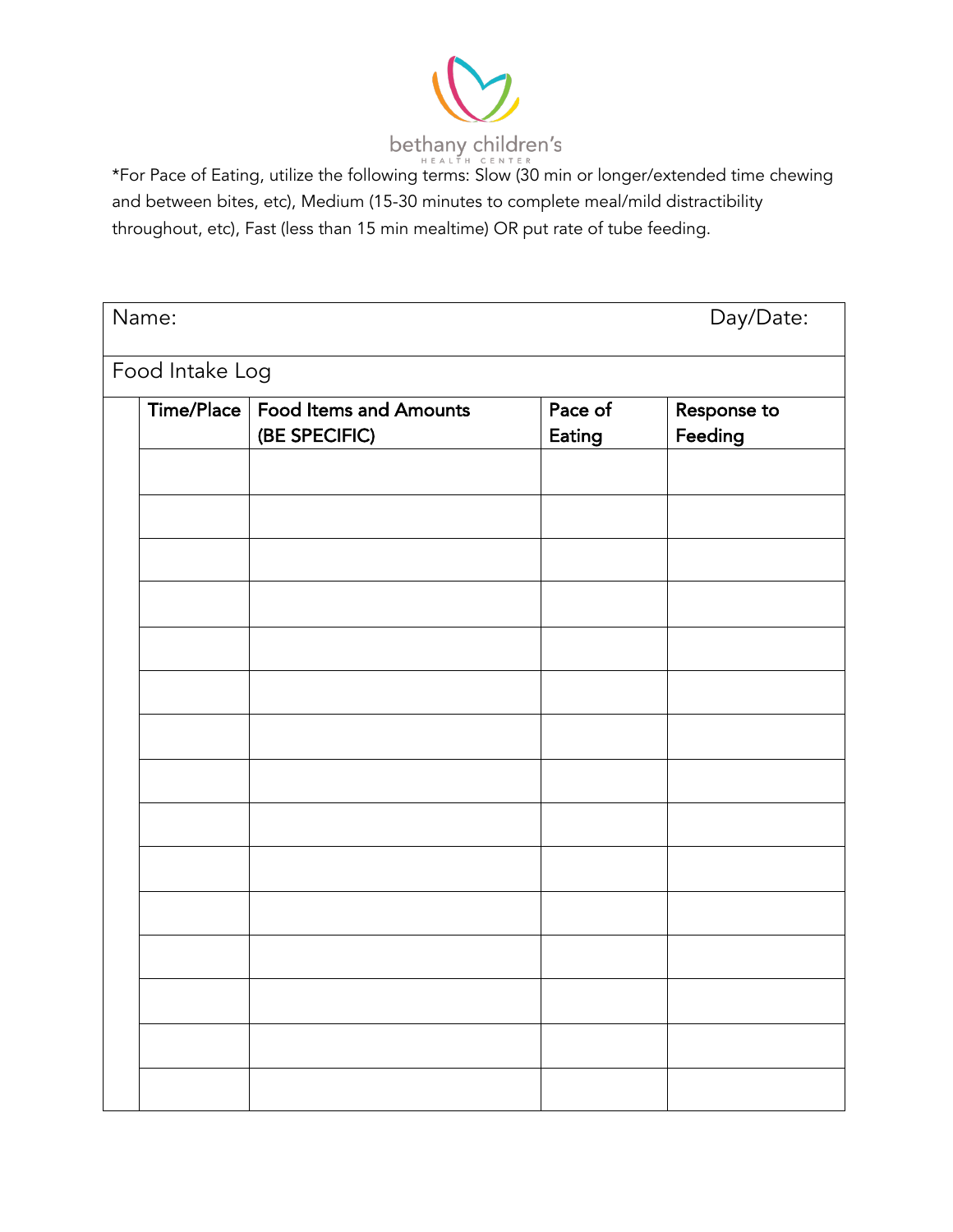

| Name:<br>Day/Date: |                                                      |                   |                        |  |
|--------------------|------------------------------------------------------|-------------------|------------------------|--|
| Food Intake Log    |                                                      |                   |                        |  |
|                    | Time/Place   Food Items and Amounts<br>(BE SPECIFIC) | Pace of<br>Eating | Response to<br>Feeding |  |
|                    |                                                      |                   |                        |  |
|                    |                                                      |                   |                        |  |
|                    |                                                      |                   |                        |  |
|                    |                                                      |                   |                        |  |
|                    |                                                      |                   |                        |  |
|                    |                                                      |                   |                        |  |
|                    |                                                      |                   |                        |  |
|                    |                                                      |                   |                        |  |
|                    |                                                      |                   |                        |  |
|                    |                                                      |                   |                        |  |
|                    |                                                      |                   |                        |  |
|                    |                                                      |                   |                        |  |
|                    |                                                      |                   |                        |  |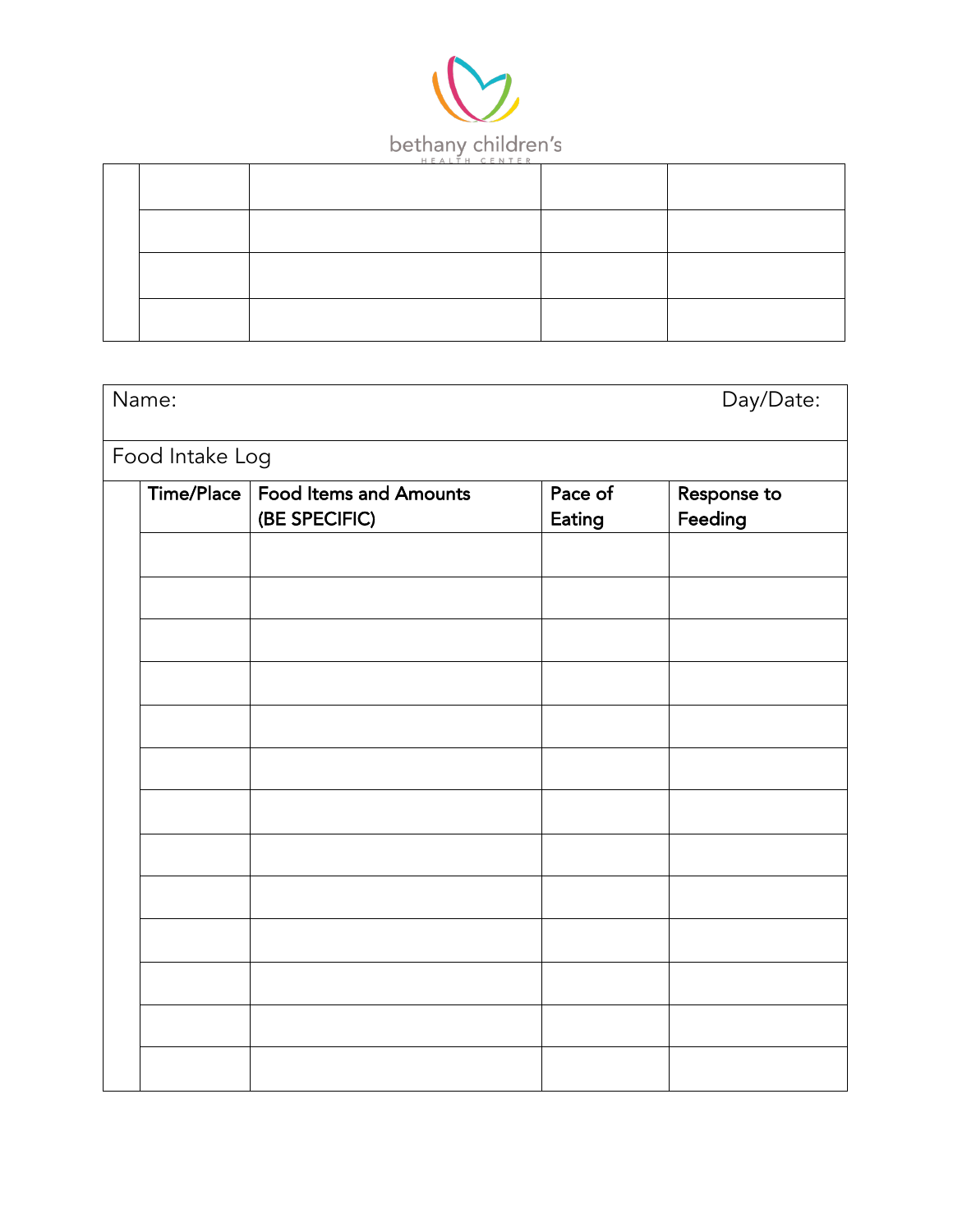

| 56<br>Name:     |                                     |         |             |  |  |
|-----------------|-------------------------------------|---------|-------------|--|--|
| Day/Date:       |                                     |         |             |  |  |
|                 |                                     |         |             |  |  |
| Food Intake Log |                                     |         |             |  |  |
|                 | Time/Place   Food Items and Amounts | Pace of | Response to |  |  |
|                 | (BE SPECIFIC)                       | Eating  | Feeding     |  |  |
|                 |                                     |         |             |  |  |
|                 |                                     |         |             |  |  |
|                 |                                     |         |             |  |  |
|                 |                                     |         |             |  |  |